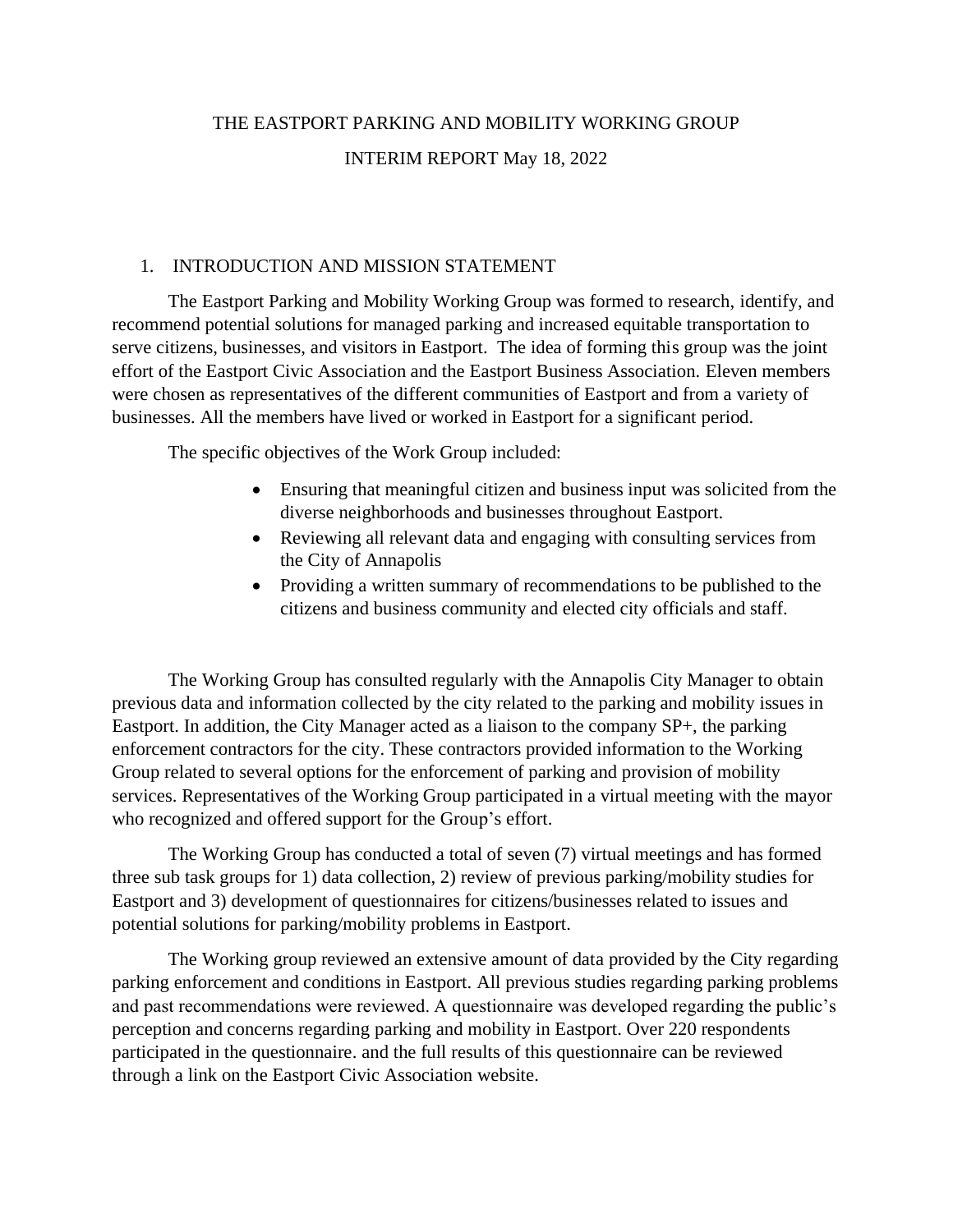### II. HISTORY OF PARKING/MOBILITY ISSUES IN EASTPORT.

 The traffic and parking issues and related problems have been studied and analyzed by the City and dedicated working groups since the 1990s, but most recently in 2016, 2017 and 2018. The Eastport Traffic Study of 2016 detailed specific short-term and long-term recommendations relating to parking, event management, cycling improvements, crosswalk improvements and recommendations for traffic calming. In 2018 the Eastport Parking Report reviewed all previous data and recommendations and recited 14 specific recommendations to improve parking conditions in Eastport. It is noteworthy that the descriptions of the problems are consistent over these years but very few of these recommendations have ever been implemented.

A recent report from the Department of Planning and Zoning to the Annapolis Planning Commission dated March 23, 2022 regarding the proposed ordinance O-9-22 for eliminating off -street parking requirements for restaurants, bars and social clubs states in part: "One potential place of conflict is in the area around the commercially zoned properties of Eastport where we should expect conflicts to arise should the legislation be adopted, and with no other shared parking solutions implemented". This report also highlights potential problems created by this ordinance regarding large restaurant development in the Waterfront Maritime Zones in Eastport.

Until recently, there has been no consistent or effective enforcement of existing parking regulations in Eastport.

#### III. RESULTS OF THE EASTPORT PARKING/MOBILITY QUESTIONNAIRE

The Working Group developed and distributed an online questionnaire in English and Spanish for citizens and businesses in Eastport regarding the perception of current problems and issues related to parking and mobility. Over 220 individuals responded to the questionnaire. - 86% were residents of Eastport and 15% were business owners or employees in Eastport. The results included:

- 72.46% agreed there are parking issues on the streets of Eastport.
- 52.68 % said they or their family were personally affected by the parking problems in Eastport.
- 60% reported available off-street parking while 40% relied on street parking.
- Parking problems experienced by residents included: blocked driveways 24.56%, not enough street parking for my family's vehicles 28.07%, not enough parking for Eastport businesses 75.44%, large trucks and busses parking on narrow streets 41.23%.
- When people experienced the most parking problems in Eastport: Special events 87.22%, weekends or holidays 54.44%, Generally throughout the year 25.56%.
- How important are Eastport parking issues to you? Very important 43.41%, Fairly important 41.46%
- 70.62% of respondents agreed there is currently a mobility problem in Eastport.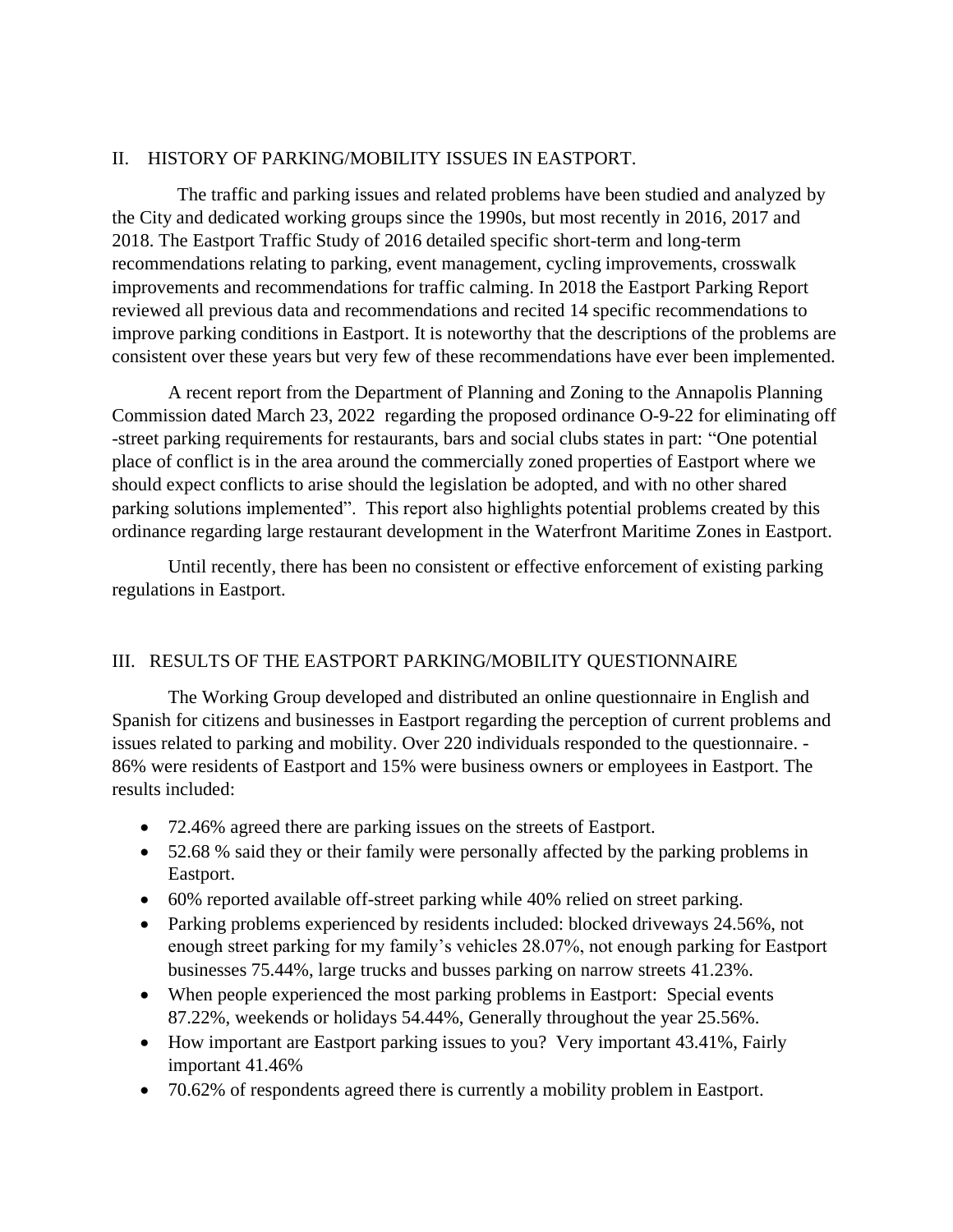## IV. GENERAL PRINCIPLES APPLIED BY THE EASTPORT PARKING/MOBILITY WORKING GROUP AND IMMEDIATE RECCOMENDATIONS

The Eastport Parking/Mobility Working Group has applied the following findings and principles:

- There are long-standing problems with mobility and parking in Eastport that are recognized by residents and businesses.
- The recommendations put forth in the 2016 Eastport Traffic Study and the 2018 Parking Study are currently valid and very few have been implemented.
- The short and long-term effects of currently proposed ordinances O-9-22 and O-13-22 potentially exacerbate the parking and mobility problems in the commercial districts of Eastport around fourth Street and could be injurious to the balance of maritime businesses in the maritime districts.
- The effect of permanent outdoor dining legislation in Eastport is currently the subject of a study commissioned by the Annapolis City Council. The impact on mobility and parking because of this expansion will not be known until the completion of this study in September 2022.
- Whatever remedies are applied to improve the mobility and parking problems in Eastport must take into consideration the needs of citizens, businesses and employees that live and work throughout Eastport including the communities of Nautilus Point, Harbour House, and Eastport Terrace. Mobility options must be equitable and not just focused on tourism.
- Enhanced and strict enforcement of current parking regulations, improved event traffic management and provisions for increased mobility options should be initiated and tested before any consideration of designated paid parking zones in Eastport.
- Don't apply paid parking zones or other dramatic changes until we have worked in an incremental, data driven way toward solutions.

## V. IMMEDIATE RECOMMENDATIONS

- The company, SP+ will continue daily and enhanced patrolling and strict enforcement of all current parking regulations in Eastport. SP+ will respond quickly to all citizen complaints regarding specific and verifiable parking violations and take appropriate action to include the towing of vehicles. Within 45 days SP+ will acquire and use license plate identification software to facilitate enforcement of parking time limitations within Eastport. The City will improve and enhance signage and curb restrictions regarding parking.
- The Annapolis-Go app. will be available for individuals to obtain transportation throughout the Eastport Peninsula and into and out of downtown Annapolis. The use of this system should be encouraged and advertised.